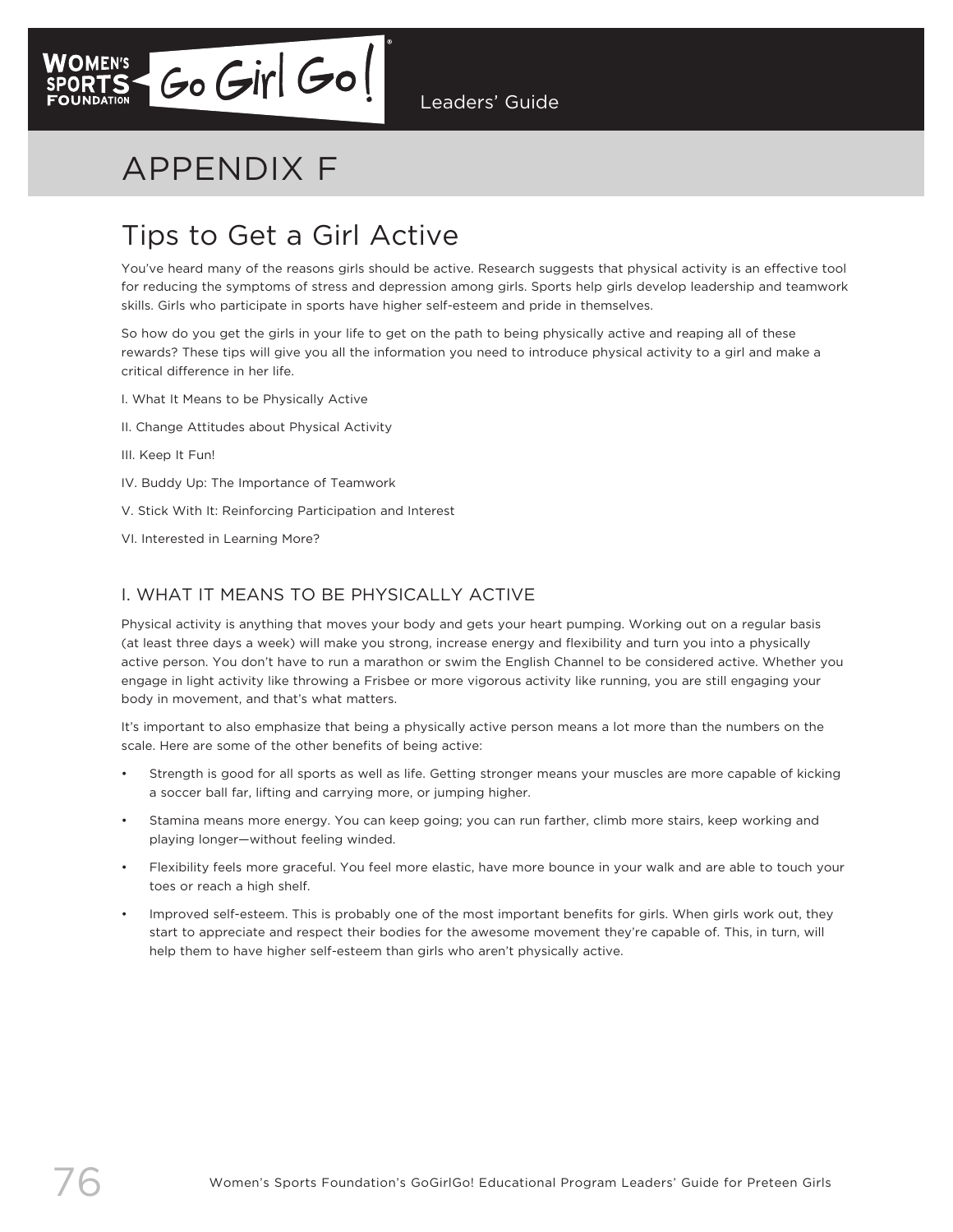Techniques for introducing physical activity to a girl will depend on what stage of life she's in. Here are some tips for different age groups:

## ELEMENTARY SCHOOL—AGES 5 THROUGH 12.

- Every day, if possible, build to 60 minutes of moderate to vigorous physical activity.
- Allow for short periods of rest and recovery.
- Make those 60 minutes of activity feel effortless. If it feels like a chore or a scheduled nuisance, kids won't be excited to participate. Examples of fun kids' activities include what you would consider "party games," like potato sack races or Red Rover, where kids run from one side to the other and break a chain of people.
- Vary the activities. Getting girls this age active is all about fun energy release. Trying more things means finding more activities to like!

#### TEENS—AGES 13-18.

Every day, if possible, build to 60 minutes of moderate physical activity; and, when it gets easier, add vigorous sessions of 20 minutes or more at least three days per week. (Sallis and Patrick, 1994)

What do we mean by moderate or vigorous activity? Here's a quick guide:

- Light Activity. Playing catch, throwing a Frisbee, walking slowly, dancing slowly, horseshoes, ping pong and fishing
- Moderate Activity. Walking briskly, hiking, leisurely inline skating, bicycling on level terrain, trampoline jumping, weight-training with free weights, dancing, doubles tennis, shooting baskets, recreational swimming, canoeing, skateboarding, surfing, snorkeling, t-ball, horseback riding, volleyball and playground activities
- Vigorous Activity. Running, energetic aerobics or dancing, swimming continuous laps, bicycling uphill, climbing stairs, jump rope, jumping jacks, fast-paced inline skating, ice hockey, intensely training for competitive sports

Beginners, regardless of age, should start easy and build to regular, moderate activity. Regular means just about every day. Moderate exercise is when you are active enough to increase your heart rate and breathing for an hour. You should be able to talk to someone, but you shouldn't be able to sing. With more skills and training, regular moderate and vigorous activities should be part of your routine.

## II. CHANGE ATTITUDES ABOUT PHYSICAL FITNESS

At an early age, young women are programmed to shy away from sports and activity because they are afraid of being perceived as unfeminine or are afraid of failure or being teased. Here are some tips on how to turn those attitudes around:

#### "I'm not an athlete."

Many inactive girls think that the world of physical activity is black and white: you are either a jock or not. Some girls believe that unless you are going to go all out or if you're just not a "natural," there is no use in being active. The label of jock can be perceived as unfeminine or possibly just a clique that they don't want to belong to. Girls need to be reminded that it's ok to work up a sweat, get your heart pumping and challenge your body.

#### What you can do:

Encourage her. Tell her that you don't have to be a hard-core athlete to get up and move (and follow this advice yourself!). There doesn't have to be competition involved to be physically active. Also, reinforce that no one is ever born an athlete. Even champions had to start at the beginning and learn how to play their sports.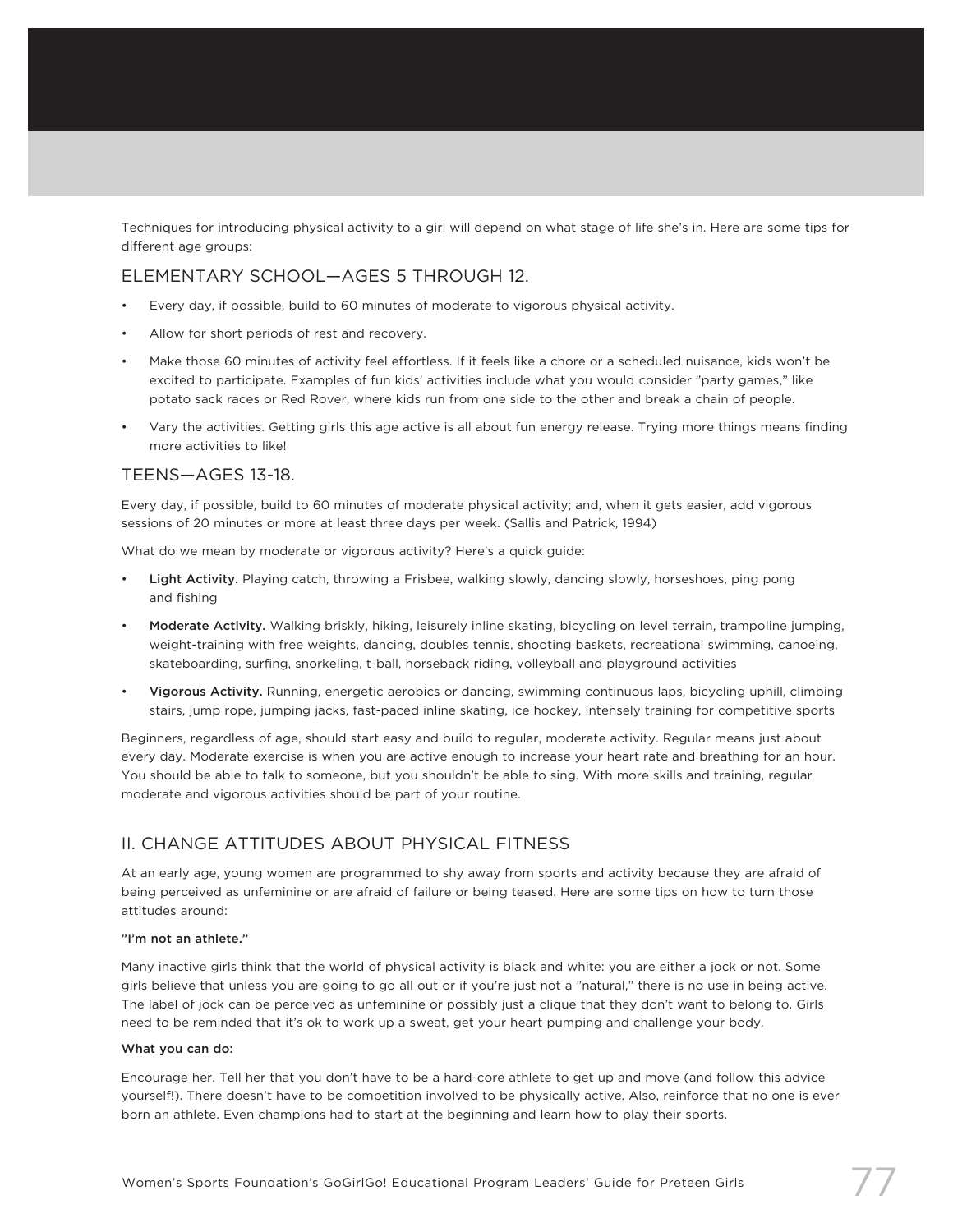

## APPENDIX F, Continued

#### "I'm afraid of getting teased."

 $G$ o Girl Go!

This is such a vulnerable age, and girls are very sensitive to peer-group influence. "Fitting-in" becomes a primary goal so girls don't want to try anything new that steps outside of the world they already know and are comfortable in. This is especially true of girls' participation in sports or even just their school's PE program. Girls fear that stepping into a game might make them a target of ridicule.

#### What you can do:

Understand and identify with her fears and talk to her about them. Girls want to fit in and be accepted. Sports can be all about belonging—being part of the group—with team names, uniforms and cheers. Most of us remember how nervous we were about our junior high and high school PE classes. Many of us also have funny stories to tell about embarrassing things that did happen and how we got over them. Ask her what her worst fear is. Maybe she's nervous about wearing the gym uniform or having to climb ropes in front of her classmates. One she identifies the worst-case scenario, you can discuss how you would deal with this and take away some of her fears. Or share something that happened to you and let her know it really wasn't a big deal.

#### "I don't know anything about sports."

Girls may worry that their lack of knowledge about sports or physical fitness will make them look dumb when they attempt to play. They also may not know what sports are available to them. Even if they do know, they might not feel confident or capable enough to be proactive and sign up on her own.

#### What you can do:

Teach her the skills to be successful. Start to watch different sports together so she can understand the rules and how different games are played. Learn the sports lingo. Go to a local girls' sporting match so she can see that girls just like her can master the skills needed to play the game. Experiment with different sports until she finds one that comes easily for her. If she has good hand-eye coordination, maybe softball or tennis is her game. In trying different sports, she may be surprised in how great she is at a sport she never thought she could master. You also don't want to rule out sports just because she may not be the perfect physical match for it. For example, she could be on the shorter side and end up loving basketball.

For other activity suggestions, visit www.WomensSportsFoundation.org/FindYourSport. There's an interactive survey you can do together or she can do on her own that allows her to express her interests and preferences and gives suggestions for sport and activities that meet her profile.

Once she has chosen a few activities she's interested in, call the office of that sport's national governing body (for example: USA Basketball) to have them give you local program contact information. Many girls' organizations have sports and physical activities—the YWCA, PAL, community recreation centers, local park and recreation department, the Girl Scouts, etc. Ask the PE teacher or counselor at school. Look in the local papers, check the Internet at the library or look in the yellow pages of your phone book for specific activities. Check out local hospitals and rehabilitation centers for programs for disabled girls. These programs are usually affordable and some even offer scholarships for some girls.

As you investigate local programs together, consider these general tips in what you should look for in an activity program:

- Small group environment. A group with 15-20 girls and two adult leaders is ideal for girls to learn together and develop a strong sense of belonging (Finn, 2002; Lou, et al, 2001; Ozerk, 2001). Look for programs that have at least one adult leader for every 10 girls to ensure each girl will get individual attention.
- Safe and nurturing all-girl environments. Co-ed physical activity environments are problematic for inactive girls because they contain opposite-sex and same-sex teasing about the skill level and body of inactive girls and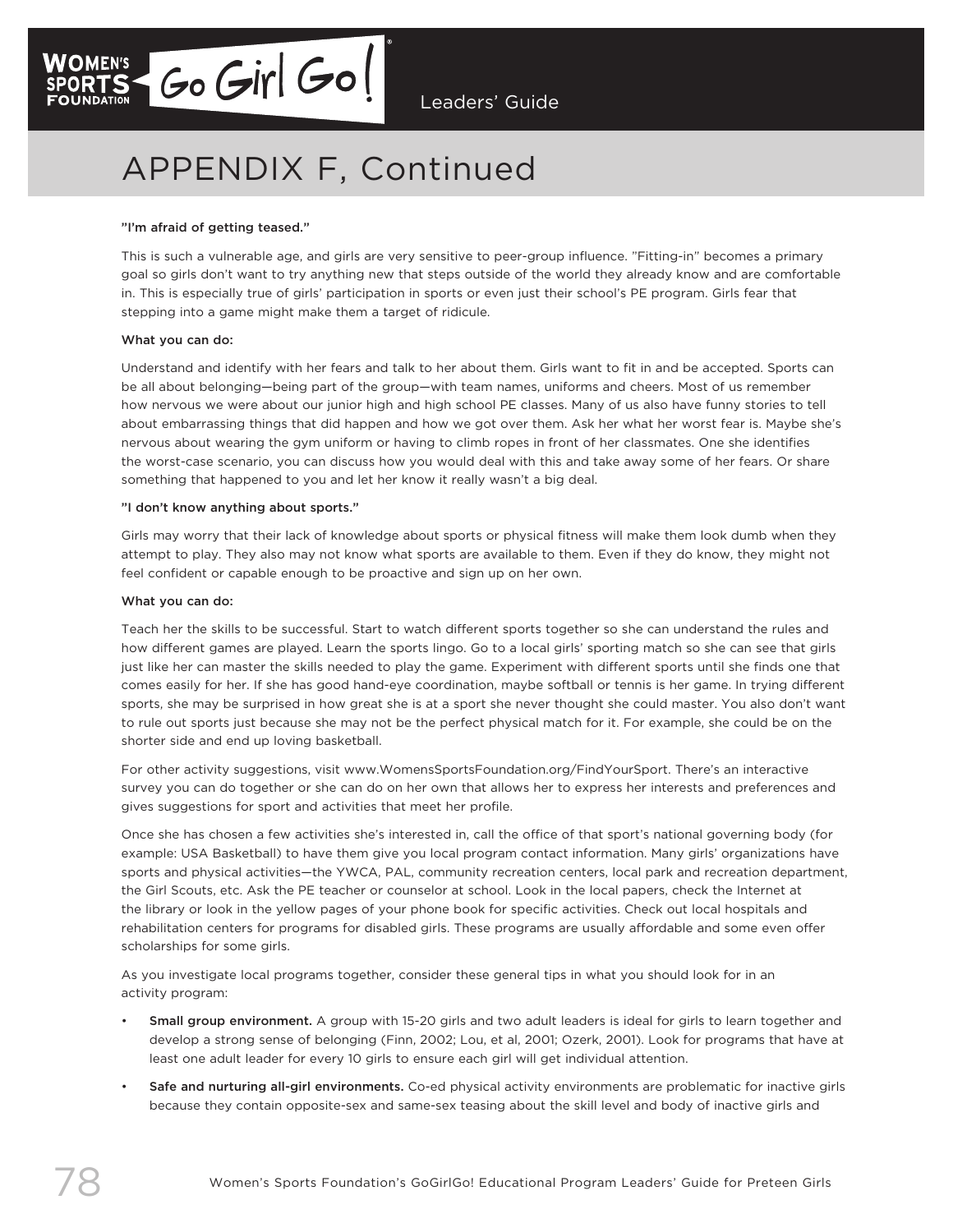other pressures characteristic of co-ed group dynamics (Women's Sports Foundation, 2004; Stabiner, 2002). When girls are concentrating on what boys think, a cultural requirement for teen girls, they don't take care of themselves.

Fun and supportive place. Does it look like fun? Are the girls all participating? Is it a caring, supportive and positive environment? Are girls allowed to express themselves, participate in decision-making and develop relationships with other girls? (Ewing and Seefeldt, 1989; Women's Sports Foundation, 1988). The program shouldn't be about winning and losing. Beginners need a friendly social environment where they will learn skills together in a fun way.

### III. KEEP IT FUN!

Debby Burgard runs a nonprofit organization called The Body Positive based in Berkeley, Calif., that works to help teens and children with body image issues. She believes that fears about embarrassment (that we discussed above) can get in the way of embracing being active. "Most people have negative experiences in junior high PE class or at their gyms that get in the way of them believing they can have fun exercising," Burgard said.

The best way to combat this is to move in ways your body and personality type enjoy. You may envision yourself as a hard-core athlete, but have a mellow personality more suited to yoga. Overall, it's important to try to make every encounter that a girl has with activity a positive one. Here are some easy tips on keeping it fun:

- 1. Take her to girls' and women's sports events. Introduce her to a heroine! At the very least, she will see that girls who engage in sports and physical activity are applauded and admired. Look in the local papers, high school Web sites and community center bulletin boards.
- 2. Take advantage of the seasons. Each season try a weather-appropriate sport. For example, tackle snowboarding, showshoeing or skiing in the winter, volleyball and swimming in the summer, softball and track in the spring and soccer, cross-country or basketball in the fall. This will also make certain sports feel routine and natural so that when next year rolls around, the girl equates the fall as soccer season and is anticipating signing up for a league.
- 3. Rate the neighborhood! Pick a different walking route each time. What's the prettiest house, the best mailbox, the prettiest flowers? Include bouts of power walking (big steps, pumping your arms, going as fast as you can), go from phone pole to phone pole or hydrant to hydrant. And then slow down to laugh, rest and recover.
- 4. Vary the environment. Instead of running around a track or playing soccer on a soccer field, take your activities to the beach or a local park. Or take in a local arts festival and take a couple laps around it, checking out the booths and talent. Go to a different park every week. Discover the public walking trails. Hike and explore.
- 5. Get the scoop on women athletes. There are plenty of biographies and films on women sports heroes like Billie Jean King, Mia Hamm and the Williams sisters. Check out the local bookstore or library and read these books together. Then discuss the obstacles these women had to overcome and how they did it. These inspirational stories will also show girls that even the most talented athletes had to start somewhere and learn from the bottom up. Check out the Girls' Reading List and Girls' Movie List on www.GoGirlWorld.org.
- 6. Make a sports scrapbook. Collect pictures of females doing physical activities. Look for teen and women's magazines.
- 7. Give gifts of sports equipment and apparel. Look for cool stuff in teen magazines and give her the gift with a copy of the magazine page. Gifts of sports equipment can tell her that you think she can play.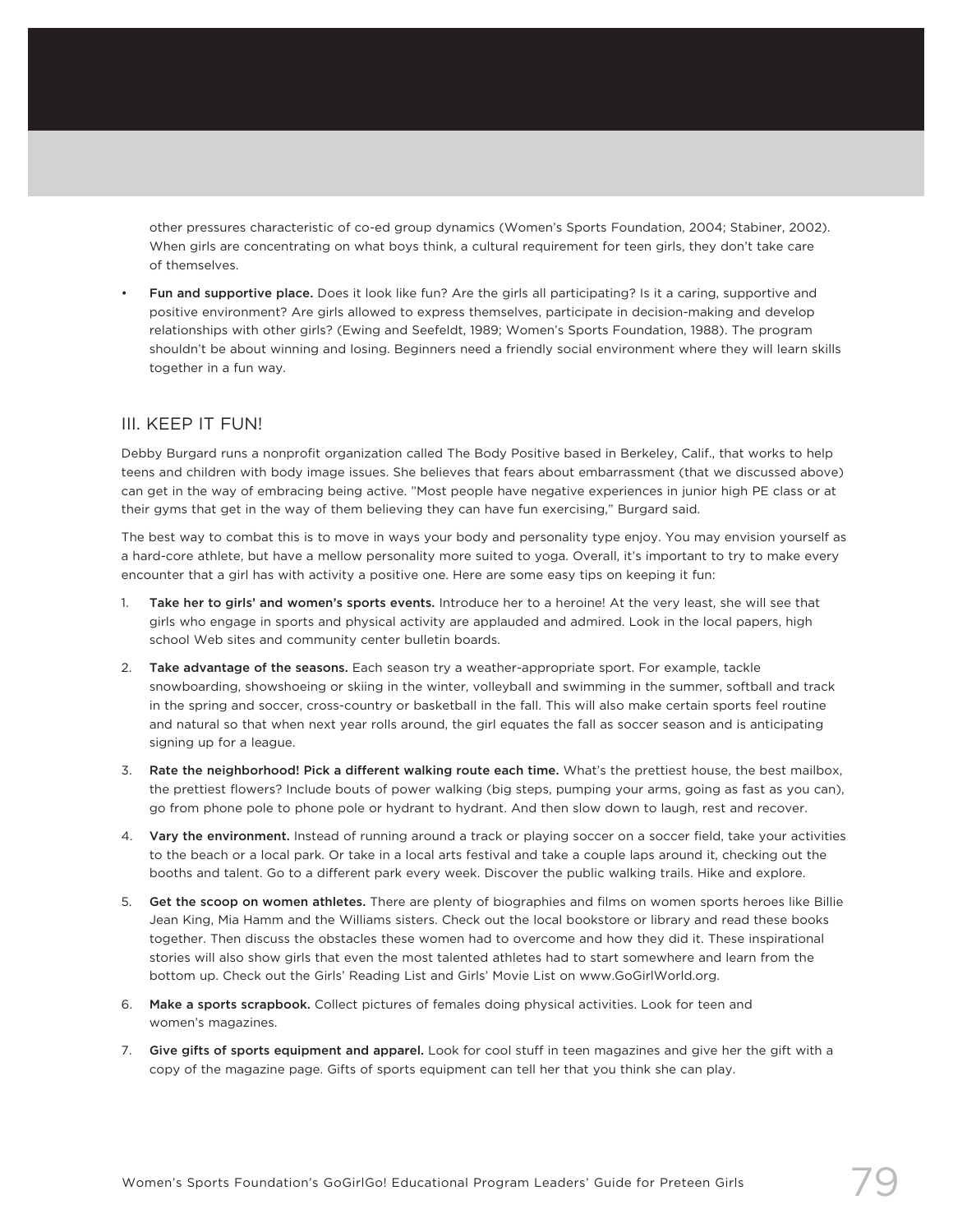## Leaders' Guide

## APPENDIX F, Continued

 $G$ o Girl Go!

- 8. Try an activity that you aren't equipped for. Take advantage of local sports equipment rental outfits to help equip you for trying a new sport. Rent a canoe, skis, snowboards or bicycles and discover a sport you never tried before.
- 9. Mandatory daily physical education. There is no better guarantee that a girl will be physically active every day than a mandatory daily physical education requirement in her school. School curriculum can be affected by the action of local school boards. Contact your school board and get others to do the same.

## IV. BUDDY UP: THE IMPORTANCE OF TEAMWORK

The most important thing you can do to inspire a girl is to make everything a team effort. A girl is more likely to be active if her parent, guardian or other key adult in her life is active. Let her see you working out, sweating and making physical activity part of your life. Be a real-life hero as she sees you jogging that extra lap, attempting that 3-point shot, striking that yoga pose. There are a number of ways you can emphasize that you are in this together:

- 1. Keep activity logs. This is a great way to track progress. Have fun picking out a cool diary or journal and then keep track of your physical activity experiences: what you did, for how long and how intense it was. Also record your feelings about what you liked and didn't like about the experience. This will help to plan and schedule the next activity and help you get to know on another.There's a sample activity log in the GoGirls! Scrapbook and online in the Library at www.GoGirlWorld.org.
- 2. Do an activity bracelet. Start an activity charm bracelet that includes balls and activity charms that commemorate the activities you tried and did together.
- 3. Take a class together. Look for a class that interests both of you, like yoga, Pilates or tae kwon do. You can also do it at home by renting or buying a video.
- 4. Show her your moves. Teach her to enjoy the activities that you enjoy now or did as a child. Recruit some rope turners and try double-dutch. Or show her your old dance moves to some retro music. She'll admire you for having the guts to try something you haven't enjoyed in years.

## V. STICK WITH IT: REINFORCING PARTICIPATION AND INTEREST

Once you have a girl involved with physical activity, it's important to maintain and develop her interests. As most of us know, preteens and teens can get easily bored and need some variation and incentive to stay engaged. Plus, it's important that girls develop a lifelong love of being active. Women who are active in sports and recreational activities as girls feel greater confidence in their physical and social selves than those who were sedentary as kids. For more of the benefits of girls playing sports see www.WomensSportsFoundation.org/benefits.

Here are some tips for maintaining the momentum and providing motivation to stick with it:

- 1. Track progress. Ask her to keep a journal, write down what she's doing and how she feels to track her progress. If you're working out together, you should keep one too!
- 2. Help her create a plan. Keep a fitness calendar for each day, week and month to remind her of her commitment to being active. Pick a regular time and place to meet or go to for your activity. Keeping it consistent helps, especially in the beginning.
- 3. Don't overdo it or the girl could get completely burnt out. You want to make sure that you are pacing her and spreading out the physical activity over the week.